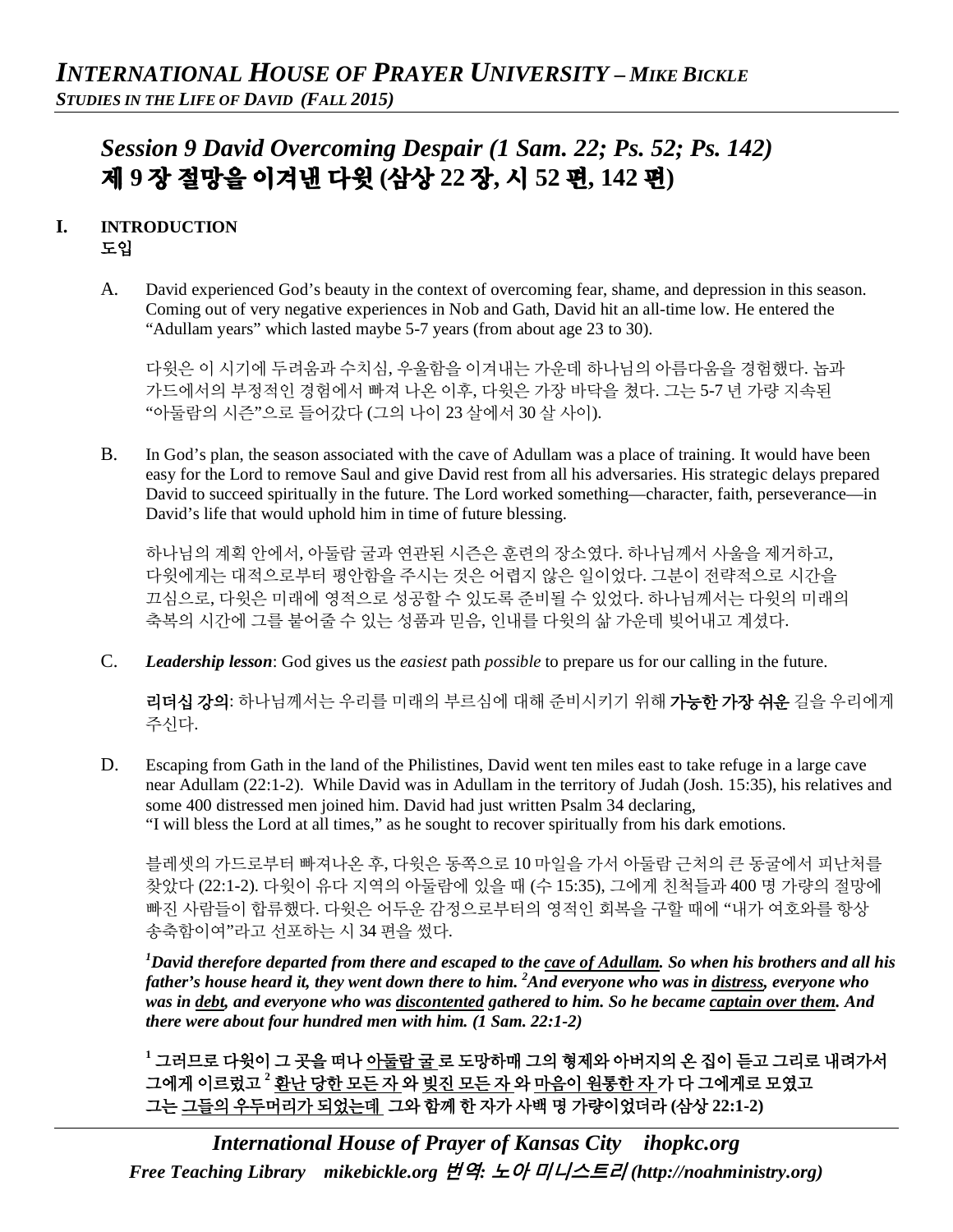E. *Cave of Adullam*: There is well-known cave outside the city of Adullam 12 miles from Bethlehem. The cave of Adullam was "David's seminary." In this time he wrote several psalms, in particular two related to his time *"in the cave"* (Ps. 57 and 142) and one related to Doeg (Ps. 52).

아둘람 굴: 베들레헴으로부터 12 마일 떨어진 아둘람이라는 도시 외곽에는 잘 알려진 동굴이 있었다. 아둘람 굴은 "다윗 신학교"였다. 이 시기에 그는 몇 개의 시편을 썼으며, 특별히 두 편은 자신이 "굴에 있을 때" 기록했으며 (시 57 편, 142 편), 하나는 도엑과 연관된 것이었다 (시 52 편).

F. *His father's house*: David's family joined him, not because of loyalty to David, but because of their fear of reprisals from Saul and a recent invasion of Bethlehem by the Philistines (2 Sam. 23:13-16).

그의 아버지의 집: 다윗의 가족도 그에게 합류했는데, 이는 다윗에 대한 충성심이라기보다 사울의 보복과 최근에 블레셋이 베들레헴이 침략해온 것이 두려워서였다 (삼하 23:13-16).

G. *400 men*: The news of David's return was spread around the country. Some 400 men in distress, debt, and discontent gathered to David, becoming his army. This was one of the most powerful youth groups in history. Among these were his nephews: Joab, Abishai, and Asahel. This group was transformed into the "mighty men of David" (2 Sam. 23:8-39). Where was Jonathan? He remained in Saul's courts instead of joining David in the wilderness.

**400** 명: 다윗이 다시 돌아왔다는 소문은 나라에 퍼져나갔다. 괴롭고, 빚 지고, 불만이 있던 사람들은 다윗에게 모여서 그의 군대가 되었다. 이는 역사상 가장 강력한 젊은이 그룹 중 하나였다. 이들 중에는 그의 조카인 요압, 아비새, 아사헬도 있었다. 이 그룹은 "다윗의 강력한 용사들"로 변해갔다 (삼하 23:8-39). 요나단은 어디에 있었던 것일까? 그는 광야의 다윗에게 합류하기보다 사울에 궁정에 남아있었다.

H. *Leadership lesson*: Some choose the honor and comfort of Saul's court over the risks, rigors, and persecution of being with David in the wilderness years of testing outside the camp (Heb. 13:13).

리더십 강의: 어떤 이들은 영문 밖에서 다윗의 광야의 시험의 시즌에 함께 있어서 위험과 고난, 핍박을 선택하기보다 사울의 궁정에서의 명예와 편안함을 택하기도 한다 (히 13:13).

I. *Captain over them*: David trained them in spiritual and military ways to become the nucleus of the greatest army Israelites ever had. Picture David speaking to them gathered around the campfires. *"Come, you children, I will teach you the fear of the Lord"* (Ps. 34:11). They stood with David in his wilderness years through persecution and later worked with him as he ruled as king of Israel.

그들의 우두머리가 되었는데: 다윗은 그들을 영적, 군사적으로 훈련시켜서 이스라엘 역사상 가장 위대한 군대의 핵심 인물들이 되도록 했다. 다윗이 모닥불 주위로 모인 그들에게 말하고 있는 것을 상상해보라, "오라 너희 자녀들아, 내가 여호와를 경외하는 법을 너희에게 가르치리라" (시 34:11). 그들은 다윗의 광야의 시간에 핍박을 받으며 다윗의 편에 서 있었고, 이후에 그가 이스라엘의 왕으로서 다스릴 때 그와 함께 일했다.

J. *Leadership lesson*: David "rose up" to take leadership without drawing back in fear and depression.

리더십 강의: 다윗은 두려움과 우울함으로 물러나기보다, 리더십으로서 "일어났다."

#### **II. DAVID AT MIZPAH IN MOAB (1 SAM. 22:3-4)**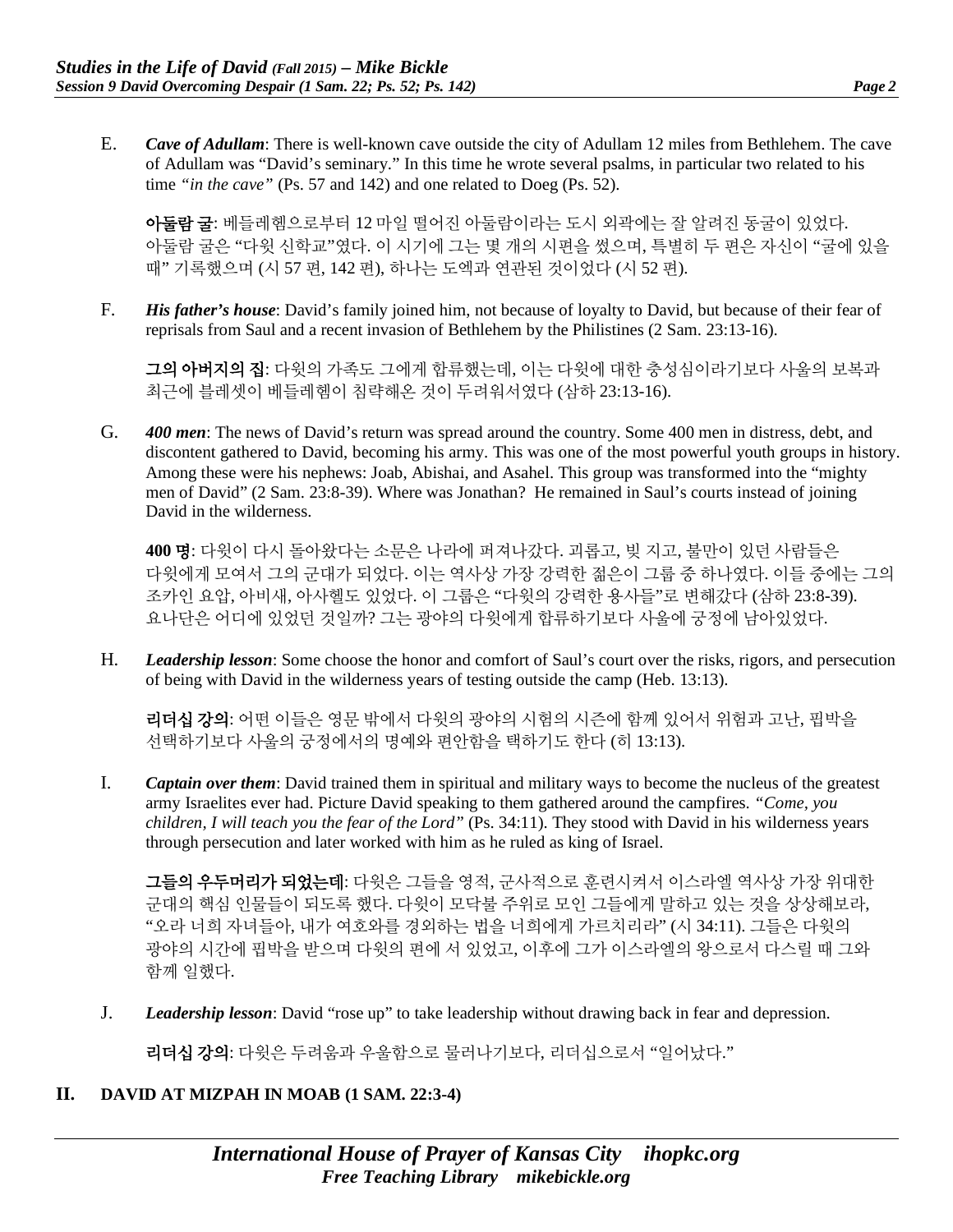### 모압 땅 미스바로 간 다윗 **(**삼상 **22:3-4)**

A. David took his elderly parents from Adullam to Mizpah of Moab (22:3-4). There are several cities called Mizpah in Israel in addition to one in Moab somewhere east of the Dead Sea.

다윗은 자신의 부모를 아둘람에서 데리고 모압의 미스바로 모시고 갔다 (22:3-4). 사해 동쪽 어딘가 모압 땅에 있는 미스바 말고도, 이스라엘에도 미스바라고 불리던 몇 개의 도시가 있었다.

*3 Then David went from there to Mizpah of Moab; and he said to the king of Moab, "Please let my father and mother come here with you, till I know what God will do for me." 4 So he brought them before the king of Moab, and they dwelt with him all the time that David was in the stronghold. (1 Sam. 22:3-4)*

**<sup>3</sup>** 다윗이 거기서 모압 미스베로 가서 모압 왕에게 이르되 하나님이 나를 위하여 어떻게 하실 지를 내가 알기까지 나의 부모가 나와서 당신들과 함께 있게 하기를 청하나이다 하고 **<sup>4</sup>** 부모를 인도하여 모압 왕 앞에 나아갔더니 그들은 다윗이 요새에 있을 동안에 모압 왕과 함께 있었더라 **(**삼상 **22:3-4)**

B. *My father and mother*: Saul was bitterly opposed to David and his family so there was no safety for his parents. David did not want his parents to share the hardships of his wanderings, so he sought asylum for them in Moab. Though the youngest son in the family and in his mid-twenties at this time, David took responsibility to care for his parents even while facing many difficult trials.

나의 부모가: 사울은 다윗과 그의 가족을 지극히 대적했기에, 그의 부모가 안전하게 머물 수 있는 곳은 사실 없었다. 다윗은 자신의 부모님이 다윗 자신이 겪고 있는 방랑 생활을 함께 겪기를 원치 않았기에, 그는 부모님이 모압 땅에 망명해서 머물 수 있는 곳을 찾아보았다. 다윗이 가족의 막내 아들이었고, 20 대 중반 밖에 되지 않았지만, 그는 어려운 시험을 겪으면서도 자신의 부모님을 돌보는 책임을 다했다.

C. *King of Moab*: Moab was Saul's enemy (14:47), so the king was eager to support any rival of Saul. David's father was Jesse, and his great-grandfather Boaz had married Ruth of Moab (Ruth 4:13-22). In marrying Boaz, Ruth became a rich and influential woman in Israel. Thus the king of Moab is doing a favor in memory of this famous Moabite woman who had moved to Israel.

모압 왕: 모압은 사울의 적이었고 (14:47), 따라서 모압 왕은 사울의 적이라면 도와주기를 원했다. 다윗의 아버지는 이새였고, 그의 증조부 보아스는 모압의 룻과 결혼을 했다 (룻 4:13-22). 룻은 보아스와 결혼해서 이스라엘에서 부유하고 영향력 있는 여인이 되었다. 따라서 모압의 왕은 이스라엘로 옮겨간 유명한 모압 여인을 기억하며 호의를 베풀고 있다.

#### **III. DAVID IN THE FOREST OF HERETH (1 SAM. 22:5)** 헤렛 수풀 의 다윗 **(**삼상 **22:5)**

A. The prophet Gad exhorted David to leave Moab and return to Judah (22:5). David was quick to respond to this prophetic word and return to Judah which was far more dangerous than Moab.

선지자 갓은 다윗에게 모압을 떠나 유다로 돌아갈 것을 말했다 (22:5). 다윗은 이 예언적인 말에 즉시 응답했으며, 모압보다 훨씬 위험한 곳인 유다로 돌아갔다.

*5 Now the prophet Gad said to David, "Do not stay in the stronghold; depart, and go to the land of Judah." So David departed and went into the forest of Hereth. (1 Sam. 22:5)*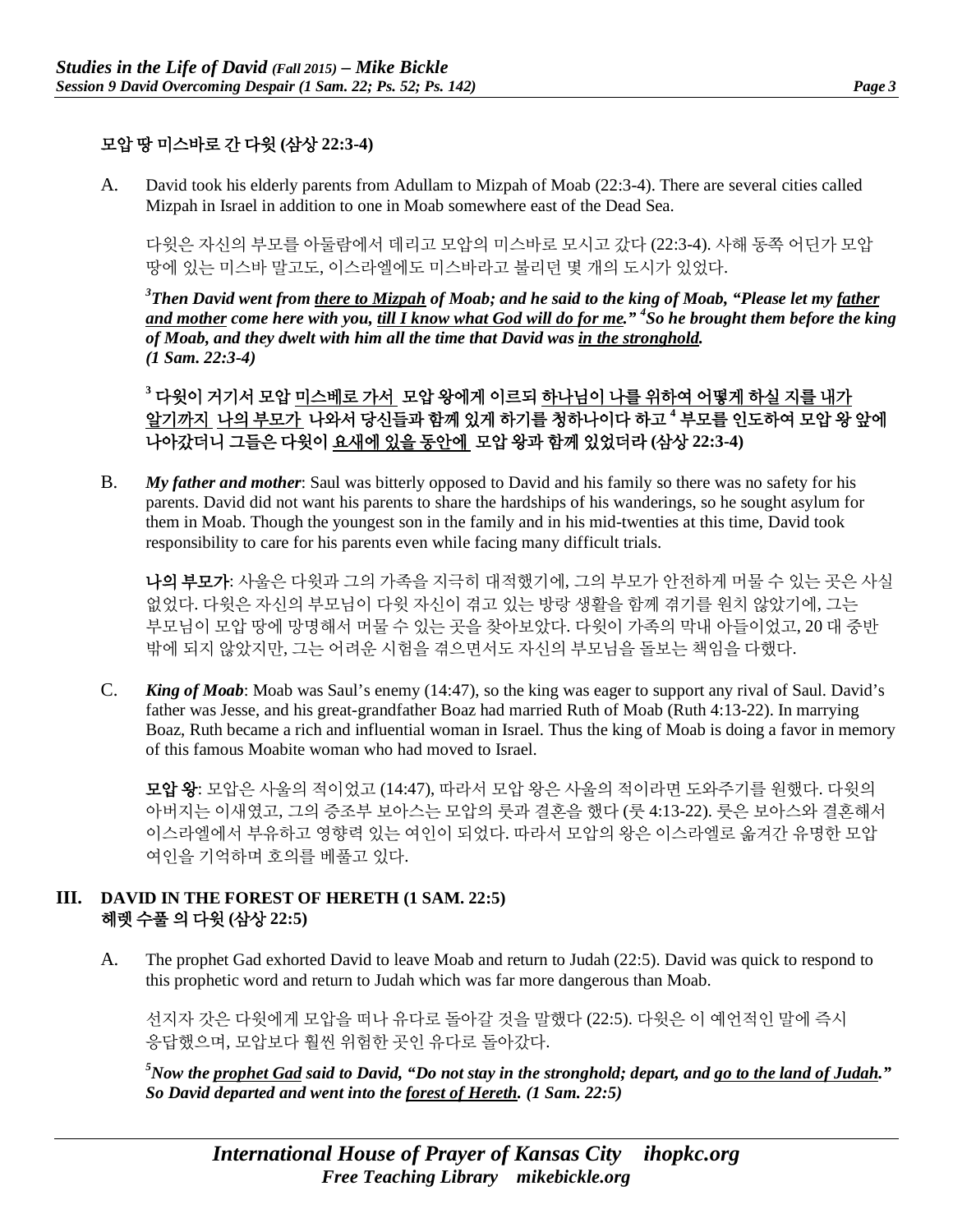## **<sup>5</sup>** 선지자 갓 이 다윗에게 이르되 너는 이 요새에 있지 말고 떠나 유다 땅으로 들어가라 다윗이 떠나 헤렛 수풀 에 이르니라 **(**삼상 **22:5)**

B. *Hereth*: David went to the forest of Hereth which was probably on the edge of a mountain chain surrounded by thickets; it was in the territory of Judah probably about three miles from Adullam. The forest provided some protection against Saul's large military force of 3,000 men.

헤렛: 다윗은 헤렛 수풀로 갔으며, 이곳은 덤불로 둘러싸인 산맥 끝자락이었을 것이다. 이곳은 아둘람으로부터 약 3 마일 정도 떨어진 유다 영토 안에 있는 곳이었다. 다윗은 사울의 3,000 명 병사들로부터 이 수풀에 숨어 자신을 보호할 수 있었다.

C. *Go to Judah*: Gad instructed David to go to Judah where Saul was seeking to kill him. This was an important prophecy. David had to trust God every day in Judah as 3,000 of Saul's men sought him.

유다 땅으로 들어가라: 갓은 다윗에게 사울이 그를 죽이려고 찾고 있는 유다로 돌아가라고 말했다. 이는 중요한 예언이었다. 다윗은 3,000 명의 사울의 병사들이 그를 찾고 있었기에, 유다에 있는 매일마다 하나님을 신뢰했어야만 했다.

1. The Lord wanted to give David a greater testimony of His intervention and deliverance so that David would have a greater spiritual depth when he became king of Israel.

주님은 다윗이 이스라엘의 왕이 되었을 때 더 큰 영적인 깊이를 가질 수 있도록 하기 위해, 다윗이 하나님의 개입하심과 구원하심에 대한 더 큰 증거를 가지기를 원하셨다.

2. By being in Judah and protecting the people from the Philistine invasions, David gained credibility throughout Judah and all Israel as more and more men joined him (1 Chr. 12:1-22).

다윗은 유다에 있으면서 백성들을 블레셋의 침입으로부터 보호함으로서, 유다와 온 이스라엘로부터 더 큰 신망을 얻었으며, 더 많은 이들이 그에게 합류하게 되었다 (대상 12:1-22).

D. *Gad*: He was faithful in the wilderness years and later served as a court prophet after David became king (2) Sam. 24:11-19; 1 Chr. 21:9-19; 2 Chr. 29:25). Gad was a young man when he joined David and may have been sent by Samuel from the prophetic school at Naioth in Ramah to help David.

갓: 그는 다윗의 광야의 시간에도 충성되게 섬겼으며, 이후에 다윗이 왕이 된 다음에도 궁정의 선지자로 섬겼다 (삼하 24:11-19; 대상 21:9-19; 대하 29:25). 갓은 다윗에게 합류했을 때 젊은 나이였으며, 아마도 사무엘이 라마의 나욧에서 운영하던 선지자 학교로부터 다윗을 돕기 위해 보냈을 것이다.

#### **IV. THE MASSACRE OF THE PRIESTS AT NOB (1 SAM. 22:6-23)** 놉 땅에서의 제사장들 집단 학살 **(**삼상 **22:6-23)**

A. In Gibeah, having previously given orders to kill David (19:1), Saul heard about David's actions in Nob (22:6-8) when his top government officials were "standing" before him in an official meeting.

이전에 다윗을 죽이라는 명령을 내린 (19:1) 사울은 기브아에서 그의 신하들이 공식 미팅에서 그 앞에 "서" 있는 가운데 다윗이 놉에 있었던 일들을 듣는다 (22:6-8).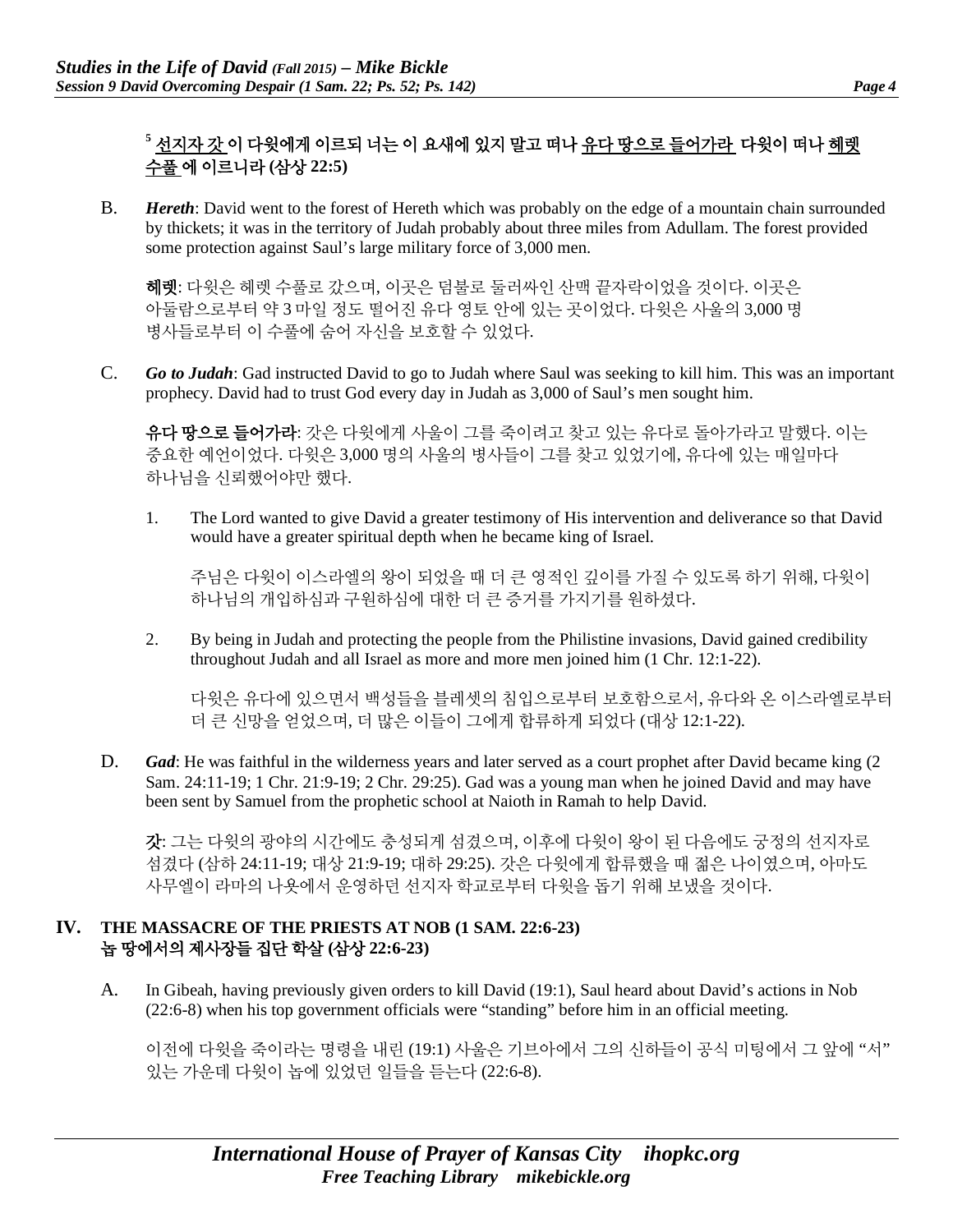*6 When Saul heard that David and the men who were with him had been discovered—now Saul was staying in Gibeah…and all his servants standing about him—7 then Saul said to his servants who stood about him, "Hear now, you Benjamites! Will the son of Jesse give every one of you fields and vineyards, and make you all captains of thousands and captains of hundreds? 8 All of you have conspired against me, and there is no one who reveals to me that my son has made a covenant with the son of Jesse; and there is not one of you who is sorry for me or reveals to me that my son has stirred up my servant against me, to lie in wait, as it is this day." (1 Sam. 22:6-8)*

**<sup>6</sup>** 사울이 다윗과 그와 함께 있는 사람들이 나타났다 함을 들으니라 그 때에 사울이 기브아 높은 곳에서 손에 단창을 들고 에셀나무 아래에 앉았고 모든 신하들은 그의 곁에 섰더니 **<sup>7</sup>** 사울이 곁에 선 신하들에게 이르되 너희 베냐민 사람들아 들으라 이새의 아들이 너희에게 각기 밭과 포도원을 주며 너희를 천부장**,**  백부장을 삼겠느냐 **<sup>8</sup>** 너희가 다 공모하여 나를 대적하며 내 아들이 이새의 아들과 맹약하였으되 내게 고발하는 자가 하나도 없고 나를 위하여 슬퍼하거나 내 아들이 내 신하를 선동하여 오늘이라도 매복하였다가 나를 치려 하는 것을 내게 알리는 자가 하나도 없도다 하니 **(**삼상 **22:6-8)**

B. *Benjaminites*: Saul was from the tribe of Benjamin. He appealed to tribal loyalty by addressing his officials as "Benjaminites" (22:7), also indicating his favoritism in giving the best positions in his government and military, plus farm properties, to his kinsmen from the tribe of Benjamin. This redistribution of fields and vineyards by the king was an abuse of which Samuel had warned (8:14). Saul assured them that David, from the tribe of Judah, would not make them powerful and rich.

**베냐민 사람들**: 사울은 베냐민 지파 출신이었다. 그는 자신의 신하들에게 "베냐민 사람들아"라고 말하며 지파로서의 충성을 요구했다 (22:7). 그는 또한 베냐민 지파 출신의 자신의 친척 일가들에게 정부와 군의 요직을 주고, 밭과 포도원을 주며 편애한 것을 드러내고 있다. 이렇게 사울 왕이 밭과 포도원을 재분배한 것은 사무엘이 경고한 내용을 남용하는 것이기도 했다 (8:14). 사울은 유다 지파 출신인 다윗이 그들에게 그렇게 많은 권세와 부를 주지 않을 것이라고 장담했다.

C. *Leadership lesson*: Insecure leaders only put "their own people" in positions of leadership without regard to qualifications. David put people from different tribes, even some with past hostility against him (e.g. Abner), into leadership positions.

리더십 강의: 불안정한 리더들은 자신의 아래 리더십 자리에 자격 여부와는 상관없이 "자신의 사람들"만 세워놓는다. 다윗은 다른 지파 사람들을, 과거에 자신을 대적한 사람까지도 (아브넬) 리더십 자리에 세웠다.

D. *Conspired*: Saul accused the priests of knowing about David's flight and not informing him, which was the same charge he had brought against his own officials (22:8). Saul accused them of giving David food and a sword and of inquiring of God for him.

너희가 다 공모하여: 사울은 제사장들이 다윗이 도망자 신세라는 것을 알고 있음에도 자신에게 알리지 않은 것을 비난했으며, 이는 그가 자신의 신하들에게 했던 비난과 동일한 것이었다 (22:8). 사울은 그들이 다윗에게 음식과 무기를 주고, 그를 위해 하나님께 구한 것을 비난했다.

E. *Lie in wait*: Saul thought his son Jonathan stirred up David to ambush and assassinate him (22:8). Saul was paranoid, thinking David was secretly plotting his downfall and that his loyal son was the ringleader of a new anti-Saul conspiracy. With a negative mindset, he saw conspiracy everywhere.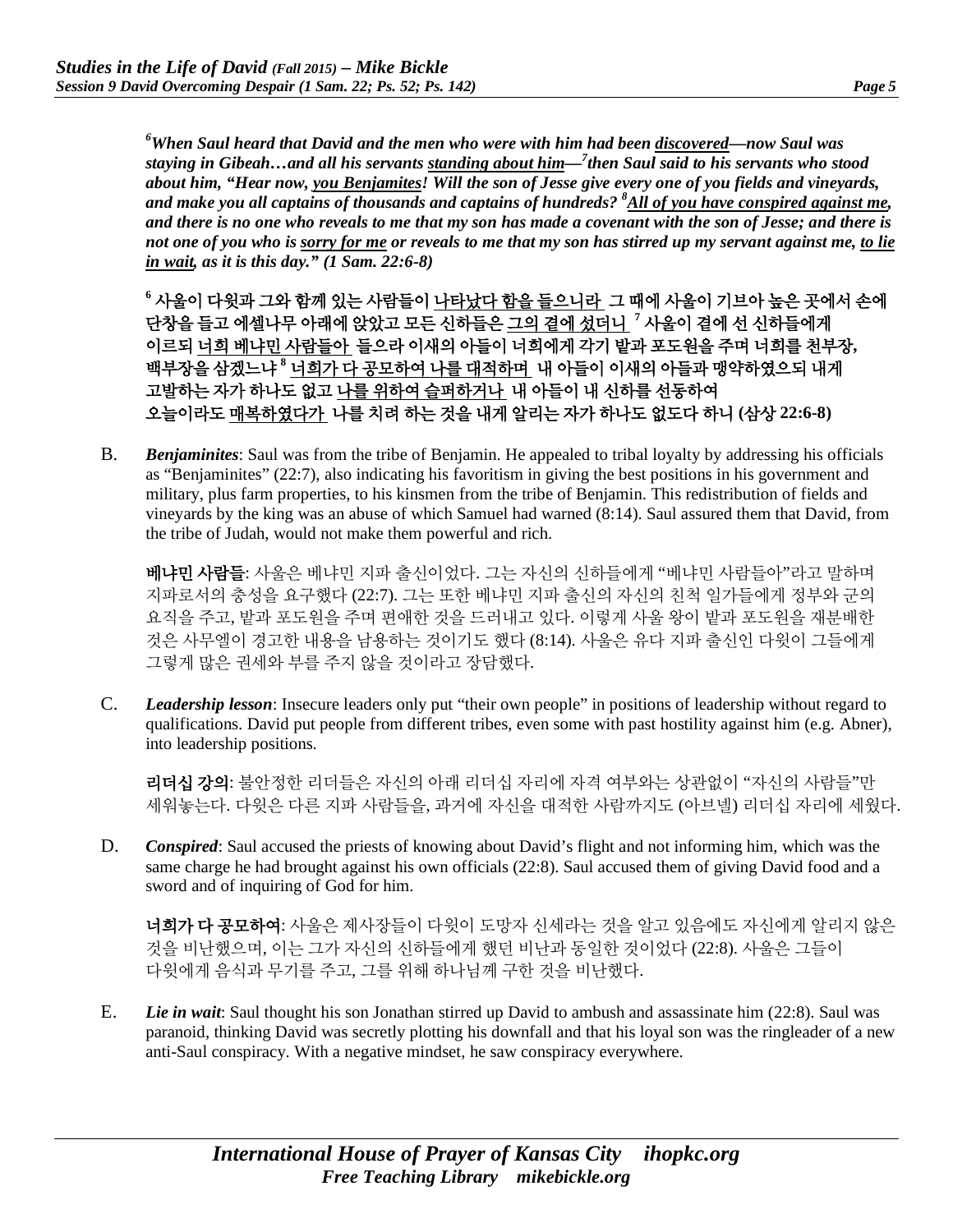매복하였다가: 사울은 자신의 아들 요나단이 다윗을 자극해서 매복해서 사울을 암살하라고 지시했을 것이라고 생각했다 (22:8). 사울은 피해망상증이었으며, 다윗이 비밀스럽게 자신의 몰락을 계획하고 있으며, 자신의 아들이 사울을 대적하는 새로운 음모의 배후 세력이라고 생각하고 있었다. 부정적인 생각을 품고 있는 그에게는 어디에나 음모가 도사리고 있는 것처럼 보였다.

F. *Son of Jesse*: Saul did not usually refer to him as "David," which means *beloved of the Lord* but as "the son of Jesse." This term for David expressed Saul's contempt for him (22:7, 8, 9, 13, 17).

이새의 아들: 사울은 다윗을 보통 하나님의 사랑하는 자라는 뜻을 가진 "다윗"이라 부르기 보다 "이새의 아들"이라고 불렀다. 다윗을 이렇게 부르는 것은 사울이 그를 경멸하고 있음을 보여준다 (22:7, 8, 9, 13, 17).

G. *Sorry for me*: Saul, filled with self-pity, complained that no one would help him.

나를 위하여 슬퍼하거나: 자기 연민으로 가득 찬 사울은 아무도 자신을 돕지 않는다고 불평했다.

H. *Leadership lesson*: Saul wanted people to feel sorry for him. This is bad leadership because people are much more in touch with their own pressures rather than the pressures of their leaders. People want to follow leaders who are focused on helping others, not on securing their own positions.

리더십 강의: 사울은 사람들이 자신을 불쌍히 여겨주기를 바랬다. 이는 좋지 않은 리더십인데, 왜냐하면 사람들은 그들의 리더가 겪고 있는 어려움보다, 그들 자신들의 어려움에 훨씬 더 민감하기 때문이다. 사람들은 자신의 자리를 지키려고 하는 리더십보다, 그들에게 집중해주는 리더를 더 따르기를 원한다.

I. Doeg suggested that the priests were assisting David in a conspiracy (22:9-10). He misrepresented Ahimelech as using the unique powers of his office as high priest to give aid to an enemy of the king by supplying David with food, weapons, and prophetic ministry (inquiring of the Lord).

도엑은 이 제사장들이 다윗의 음모를 도왔다는 의견을 냈다 (22:9-10). 그는 아히멜렉이 대제사장인 자신의 위치를 이용해서 왕의 적인 다윗에게 음식, 무기, 예언 사역 (하나님께 구하는 일)을 제공했다는 잘못된 의견을 제시했다.

*9 Then answered Doeg the Edomite, who was set over the servants of Saul, and said, "I saw the son of Jesse going to Nob, to Ahimelech...*<sup>10</sup>And he *inquired of the LORD [prophetic ministry] for him, gave him provisions, and gave him the sword of Goliath the Philistine." (1 Sam. 22:9-10)*

**<sup>9</sup>** 그 때에 에돔 사람 도엑이 사울의 신하 중에 섰더니 대답하여 이르되 이새의 아들이 놉에 와서 아히둡의 아들 아히멜렉에게 이른 것을 내가 보았는데 **<sup>10</sup>** 아히멜렉이 그를 위하여 여호와께 묻고 [예언 사역] 그에게 음식도 주고 블레셋 사람 골리앗의 칼도 주더이다 **(**삼상 **22:9-10)**

J. Saul sent for Ahimelech and the whole priestly family at Nob to stand before him (22:11). Before his court he charged them all with treason in participating in a conspiracy against him (22:13).

사울은 놉의 아미멜렉과 모든 제사장들이 자신의 앞에 설 것을 요구했다 (22:11). 그는 자신의 궁정에서 이들 모두를 그를 대적하는 음모에 참여했다고 반역죄로 고발했다 (22:13).

*11The king sent to call Ahimelech…and all his father's house, the priests who were in Nob... 13Saul said to him, "Why have you [Ahimelech] conspired against me, you and the son of Jesse, in that you have given him bread and a sword, and have inquired of God for him, that he should rise against me, to lie in wait, as*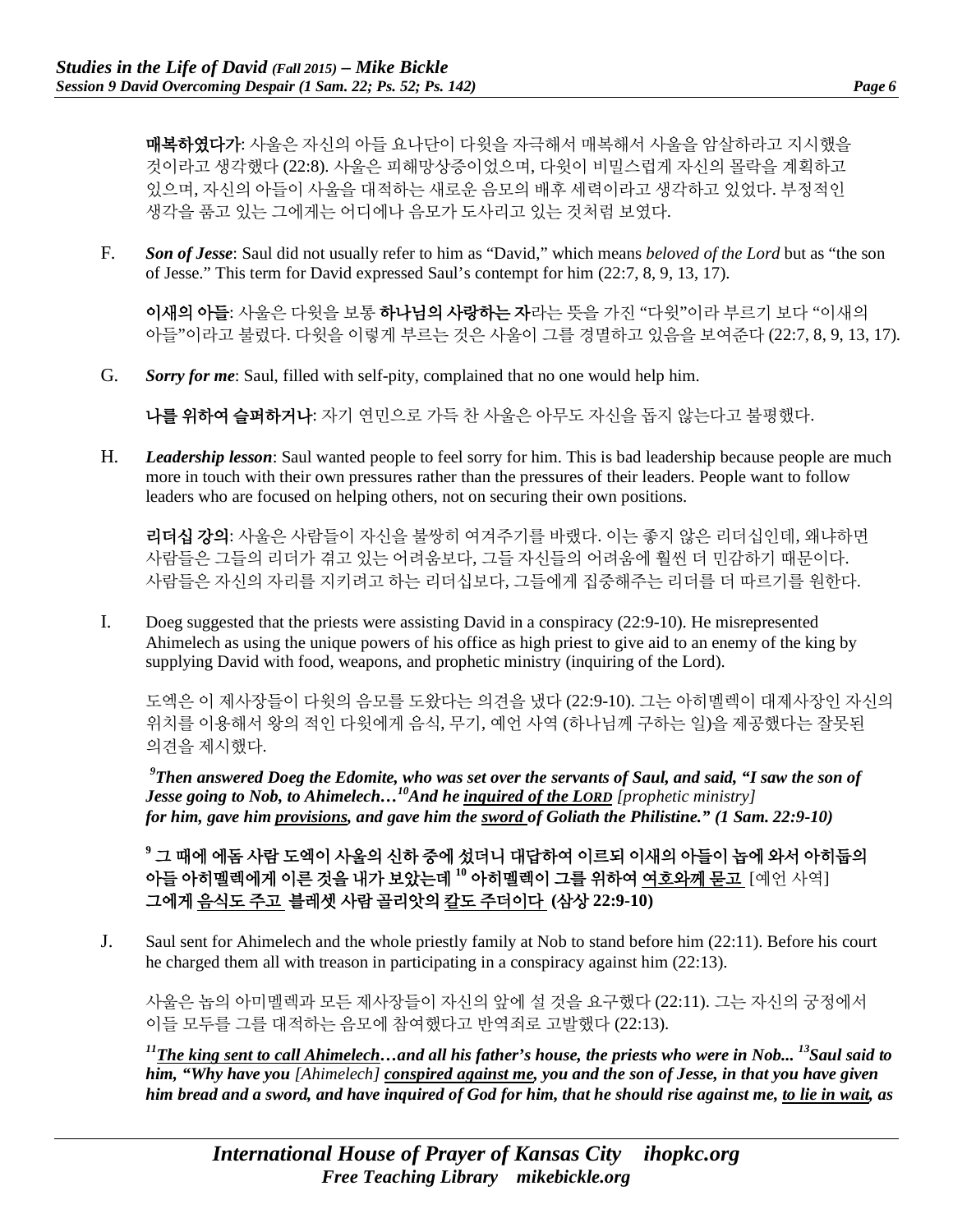*it is this day?" 14So Ahimelech answered the king and said, "And who among all your servants is as faithful as David, who is the king's son-in-law, who goes at your bidding, and is honorable in your house? 15Did I then begin to inquire of God for him? Far be it from me!...For your servant knew nothing of all this, little or much."(1 Sam. 22:11-15)*

**<sup>11</sup>** 왕이 사람을 보내어 아히둡의 아들 제사장 아히멜렉과 그의 아버지의 온 집 곧 놉에 있는 제사장들을 부르매 그들이 다 왕께 이른지라 **… <sup>13</sup>** 사울이 그[아히멜렉]에게 이르되 네가 어찌하여 이새의 아들과 공모하여 나를 대적하여 그에게 떡과 칼을 주고 그를 위하여 하나님께 물어서 그에게 오늘이라도 매복하였다가 나를 치게 하려 하였느냐 하니 **<sup>14</sup>** 아히멜렉이 왕에게 대답하여 이르되 왕의 모든 신하 중에 다윗 같이 충실한 자가 누구인지요 그는 왕의 사위도 되고 왕의 호위대장도 되고 왕실에서 존귀한 자가 아니니이까 **<sup>15</sup>** 내가 그를 위하여 하나님께 물은 것이 오늘이 처음이니이까 결단코 아니니이다 **…** 왕의 종은 이 모든 크고 작은 일에 관하여 아는 것이 없나이다 하니라 **(**삼상 **22:11-15)**

K. Saul ordered the execution of all the priests in Nob–85 priests and their families (22:16-19). This was the worse massacre of the priesthood at the hands of a Jewish king.

사울은 놉의 모든 제사장들을 처형할 것을 명했다. 이는 85 명의 제사장과 그들의 가족들이었다 (22:16-19). 이는 유대인 왕이 직접 제사장들을 학살한 아주 좋지 않은 사건이었다.

*16And the king said, "You shall surely die, Ahimelech, you and all your father's house!" 17Then the king said to the guards who stood about him, "Turn and kill the priests of the LORD, because their hand also is with David, and because they knew when he fled and did not tell it to me." But the servants of the king would not lift their hands to strike the priests of the LORD. 18And the king said to Doeg, "You turn and kill the priests!" So Doeg the Edomite turned and struck the priests, and killed on that day eighty-five men who wore a linen ephod. 19Also Nob, the city of the priests, he struck with the edge of the sword, both men and women, children and nursing infants, oxen and donkeys and sheep—with the edge of the sword. (1 Sam. 22:16-19)*

**<sup>16</sup>** 왕이 이르되 아히멜렉아 네가 반드시 죽을 것이요 너와 네 아비의 온 집도 그러하리라 하고 **<sup>17</sup>** 왕이 좌우의 호위병에게 이르되 돌아가서 여호와의 제사장들을 죽이라 그들도 다윗과 합력하였고 또 그들이 다윗이 도망한 것을 알고도 내게 알리지 아니하였음이니라 하나 왕의 신하들이 손을 들어 여호와의 제사장들 죽이기를 싫어한지라 **<sup>18</sup>** 왕이 도엑에게 이르되 너는 돌아가서 제사장들을 죽이라 하매 에돔 사람 도엑 이 돌아가서 제사장들을 쳐서 그 날에 세마포 에봇 입은 자 팔십오 명을 죽였고 **<sup>19</sup>** 제사장들의 성읍 놉의 남녀와 아이들과 젖 먹는 자들과 소와 나귀와 양을 칼로 쳤더라 **(**삼상 **22:16-19)**

L. No Israelite would follow Saul's orders, but Doeg did. What Doeg the Edomite does to them is what Saul was supposed to have done to the Edomites (1 Sam. 15).

어떤 이스라엘 사람도 사울의 명령을 따르지 않았지만, 도엑은 이를 따랐다. 에돔인이었던 도엑이 그들에게 행한 일은 사울이 에돔인들에게 했어야 한 일이었다 (삼상 15 장).

M. This massacre fulfilled the judgment spoken against the house of Eli (2:29-36). A generation earlier, Eli the high priest and his sons sinned grievously against the Lord  $(3:12-14)$ . An unnamed prophet had said, "In the future all the priests in your family line will be cut off in the flower of their life. When Israel hears it, their ears will tingle" (3:11). There are at least four contributions—the sin of Eli and his sons, Saul's decree, David's lie, Doeg seeking a reward from Saul—cooperating with this satanically-inspired national tragedy. God used the evil actions of sinful men to fulfill His larger purpose as prophesied over the house of Eli (2:29-36, 3:11-14).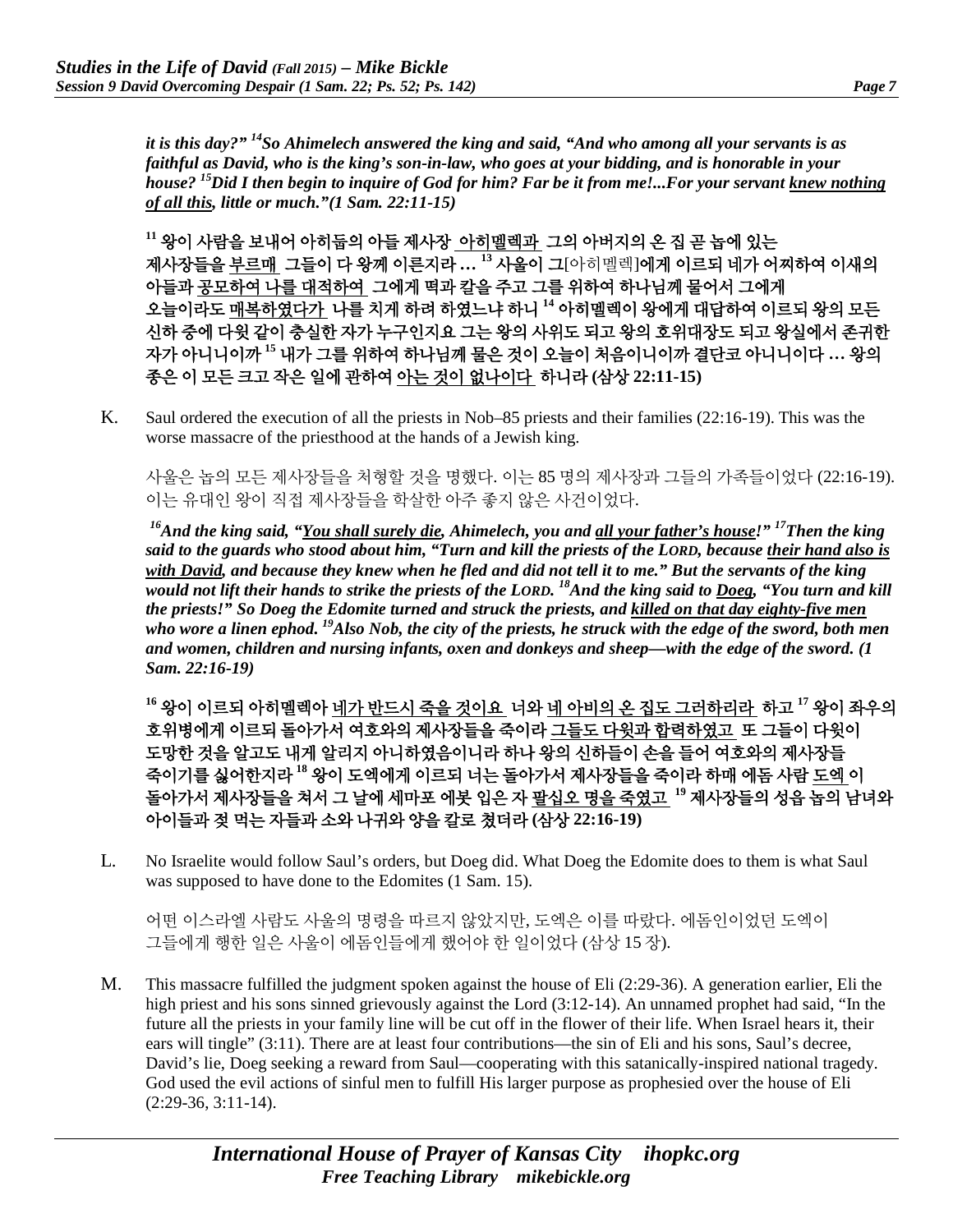이 학살은 엘리의 집에 대해 예언된 심판을 성취한 것이 되었다 (2:29-36). 한 세대 이전에, 대 제사장인 엘리와 그의 아들들은 하나님을 향해 심각한 죄악을 저질렀다 (3:12-14). 이름을 알 수 없는 선지자가 말했다 "네 집에서 출산되는 모든 자가 젊어서 죽으리라, 보라 내가 이스라엘 중에 한 일을 행하리니 그것을 듣는 자마다 두 귀가 울리리라" (2:33; 3:11). 이러한 사단이 개입하고 있는 국가적인 비극에는 최소한 4 가지 원인이 있었다 (엘리와 그의 아들들의 죄, 사울의 명령, 다윗의 거짓말, 도엑이 사울로부터 상급을 바라고 있음). 하나님께서는 죄악된 인간들의 악한 행동들을 사용하셔서 엘리 집을 향해 예언적인 그분의 더 큰 목적으로 성취하는 것에 사용하셨다 (2:29-36, 3:11-14).

N. Abiathar was the only priest who escaped the purge; he joined David (22:20-23). He brought the ephod that provided divine direction, now for David instead of Saul.

아비아달은 이 숙청을 피한 유일한 제사장이었으며, 그는 다윗에게 합류했다 (22:20-23). 그는 하늘의 인도하심을 구할 수 있는 에봇을 가지고 왔으며, 이제는 사울이 아닌 다윗을 위해 가지고 왔다.

*20Now one of the sons of Ahimelech…named Abiathar, escaped and fled after David. 21Abiathar told David that Saul had killed the LORD's priests. 22David said to Abiathar, "I knew that day, when Doeg the Edomite was there, that he would surely tell Saul. I have caused the death of all the persons of your father's house. 23Stay with me; do not fear. For he who seeks my life seeks your life, but with me you shall be safe." (1 Sam. 22:20-23)*

**<sup>20</sup>** 아히둡의 아들 아히멜렉의 아들 중 하나가 피하였으니 그의 이름은 아비아달 이라 그가 도망하여 다윗에게로 가서 **<sup>21</sup>** 사울이 여호와의 제사장들 죽인 일을 다윗에게 알리매 **<sup>22</sup>** 다윗이 아비아달에게 이르되 그 날에 에돔 사람 도엑이 거기 있기로 그가 반드시 사울에게 말할 줄 내가 알았노라 네 아버지 집의 모든 사람 죽은 것이 나의 탓이로다 **<sup>23</sup>** 두려워하지 말고 내게 있으라 내 생명을 찾는 자가 네 생명도 찾는 자니 네가 나와 함께 있으면 안전하리라 하니라 **(**삼상 **22:20-23)**

1. Without mentioning Saul's role, David acknowledged his responsibility (22:22).

다윗은 사울이 한 일에 대해서는 언급하지 않고, 자신의 책임만을 언급했다 (22:22).

2. David promised Abiathar protection and friendship (22:23). Abiathar stayed with David throughout the wilderness years and for the rest of his life. He eventually shared the position of the high priest with Zadok during David's reign (2 Sam. 20:25; 15:24-36).

다윗은 아비아달을 보호해줄 것과 그와 함께 할 것을 약속했다 (22:23). 아비아달은 다윗이 광야에 있을 때뿐만 아니라, 다윗의 나머지 생애 내내 그와 함께 했다. 그는 결국 다윗의 통치 때에 사독과 함께 대제사장 자리를 섬겼다 (삼하 20:25; 15:24-36).

#### **V. PSALM 52: EXPERIENCING GOD'S GOODNESS AND MERCY IN FAILURE** 시 **52** 편**:** 실패 가운데 하나님의 선하심과 자비하심을 맛봄

A. *The superscription for Psalm 52*: *"A contemplation of David when Doeg the Edomite went and told Saul, and said to him, David has gone to the house of Ahimelech."*

시 **52** 편의 표제: "다윗의 마스길 영장으로 한 노래, 에돔인 도엑이 사울에게 이르러 다윗이 아히멜렉의 집에 왔더라 말하던 때에"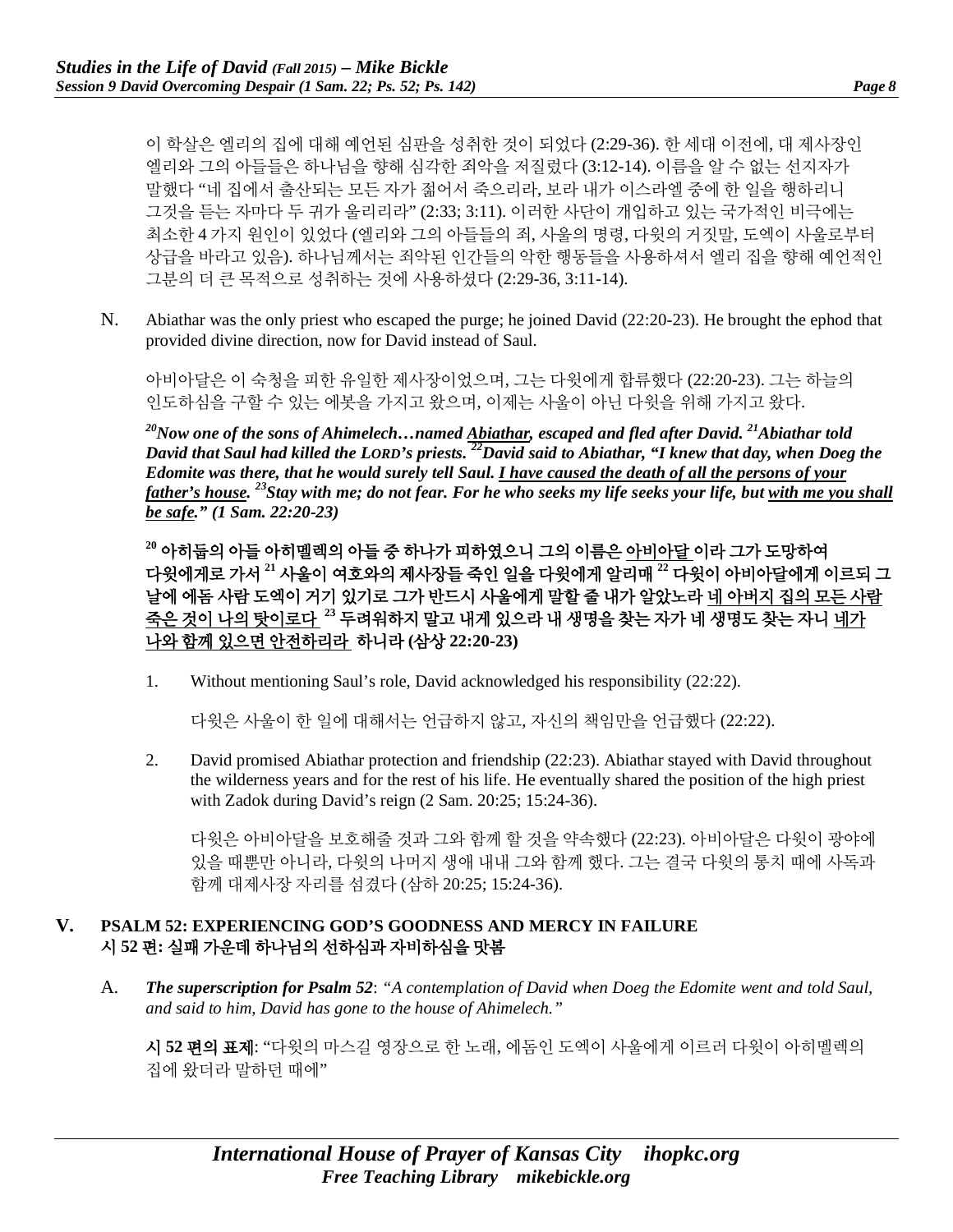B. David wrote this Psalm related to a great tragedy in his life and the nation, the background being in 1 Samuel 21-22. He was filled with shame and guilt for causing the death of 85 priests and their families (1 Sam. 22:22). Here he contrasted his trust in God with Doeg's disregard for Him.

다윗은 자신의 삶과 국가에 있었던 큰 재난과 관련해서 이 시편을 썼다. 이 시편의 배경은 삼상 21- 22 장이다. 그는 85 명의 제사장들과 그들의 가족들을 죽게 만들었다는 수치심과 죄책감에 가득 차 있었다 (삼상 22:22). 여기서 그는 자신의 하나님을 신뢰한 것과 도엑이 하나님을 무시한 것을 대조시켰다.

C. Both David and Doeg lied, leading to the massacre of the priests of Nob. David lied to the high priest Ahimelech saying that he was on a secret mission for Saul, while Doeg lied to Saul by coloring the story to get a reward and making it appear as if Ahimelech were involved in a conspiracy against the king. Doeg executed the priests at the command of Saul.

다윗과 도엑 두 사람 모두 거짓말을 했고, 이로 인해 놉의 제사장들은 학살을 당했다. 다윗은 대제사장인 아히멜렉에게 자신이 사울의 비밀 임무를 수행 중이라고 거짓말을 했으며, 도엑은 사울에게 아히멜렉이 왕을 대적하는 음모에 가담해 있는 것처럼 보이게 이야기를 꾸며대서 상을 받고자 했다. 도엑은 사울의 명령에 제사장들을 처형해버렸다.

D. David described Doeg as boasting in his sin instead of repenting of it (52:1-4). Doeg bragged about what he did, thus spurning God's goodness (52:2).

다윗은 도엑이 자신의 죄를 회개하기보다 자랑하고 있다고 설명했다 (52:1-4). 도엑은 자신이 한 일을 자랑했으며, 그의 삶을 향한 하나님의 선하심을 거절해버렸다 (52:2).

<sup>1</sup>Why do you <u>boast in evil</u>, O mighty man? <u>The goodness of God endures continually</u>. <sup>2</sup>Your tongue devises *destruction…working deceitfully. <sup>3</sup> You love evil more than good, lying rather than speaking righteousness. Selah 4 You love all devouring words, you deceitful tongue. (Ps. 52:1-4)*

**<sup>1</sup>** 포악한 자여 네가 어찌하여 악한 계획을 스스로 자랑하는가 하나님의 인자하심은 항상 있도다 **<sup>2</sup>** 네 혀가 심한 악을 꾀하여 날카로운 삭도 같이 간사를 행하는도다 **<sup>3</sup>** 네가 선보다 악을 사랑하며 의를 말함보다 거짓을 사랑하는도다 **(**셀라**) <sup>4</sup>** 간사한 혀여 너는 남을 해치는 모든 말을 좋아하는도다 **(**시 **52:1-4)**

1. David's point was, how could Doeg stand with such a callused heart before a God who offers such goodness to any who will repent and humble themselves before Him?

여기서 다윗의 초점은, 회개하고 자신을 낮추면 누구에게라도 선하심을 보이실 하나님 앞에 도엑이 어찌하여 이렇게 굳어버린 마음을 가질 수 있냐는 것이다.

2. Doeg was a *mighty man* because his high position over Saul's herdsmen and servants (21:7; 22:9). It was a position which brought Doeg great wealth (52:7)

도엑은 사울의 목동과 종들의 대장의 지위를 가진 **강력한 힘을 가진** 사람이었다 (21:7; 22:9). 도엑에게 큰 부를 가져다 준 것은 그의 지위였다 (52:7).

E. God's judgment on Doeg described (52:5-7)

도엑에 대한 하나님의 심판 (52:5-7)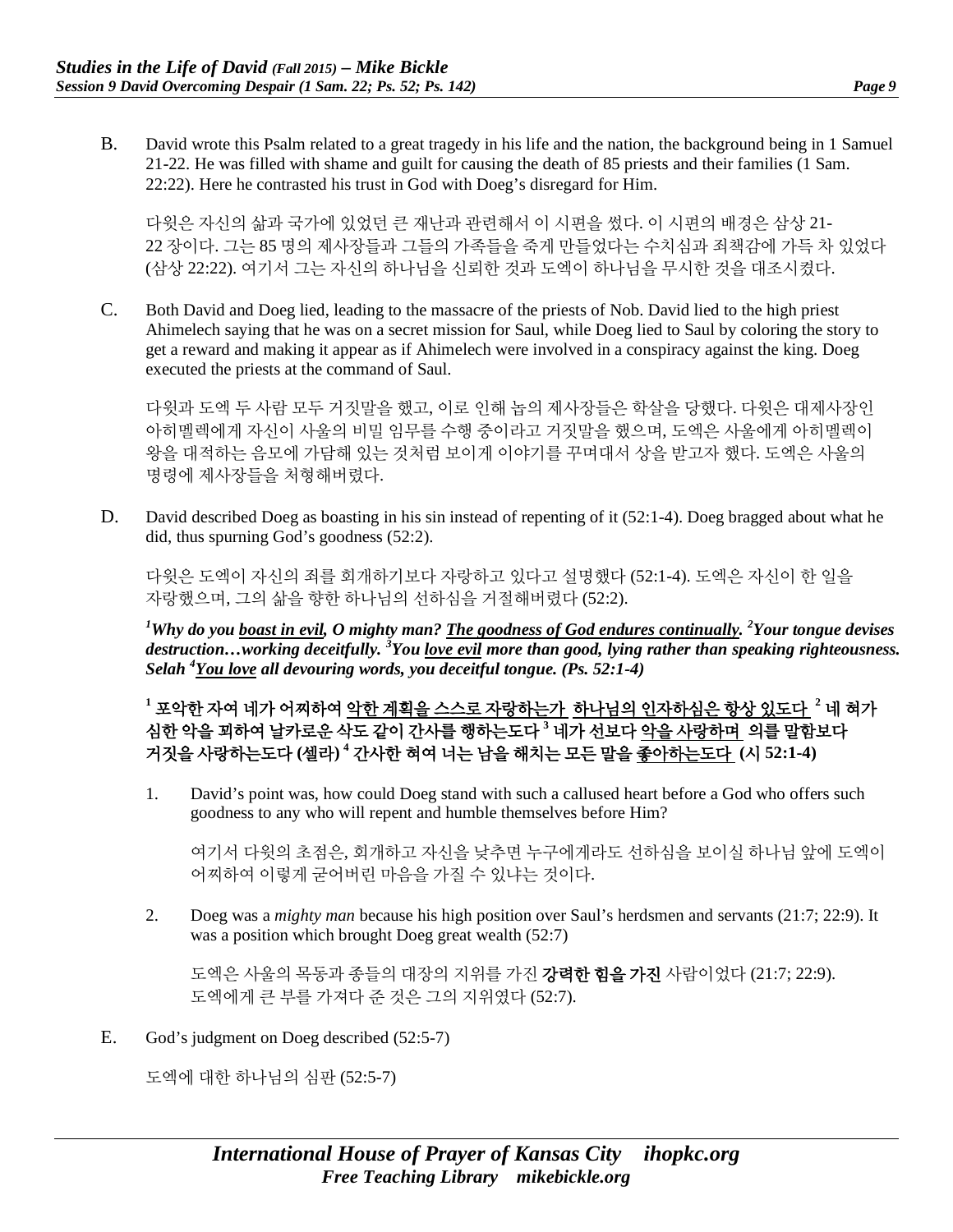*5 God shall destroy you forever; He shall take you away, and pluck you out of your dwelling place, and uproot you from the land of the living…7 "Here is the man who did not make God his strength, but trusted in the abundance of his riches, and strengthened himself in his wickedness." (Ps. 52:5-7)*

**<sup>5</sup>** 그런즉 하나님이 영원히 너를 멸하심이여 너를 붙잡아 네 장막에서 뽑아 내며 살아 있는 땅에서 네 뿌리를 빼시리로다 **(**셀라**) <sup>6</sup>** 의인이 보고 두려워하며 또 그를 비웃어 말하기를 **<sup>7</sup>** 이 사람은 하나님을 자기 힘으로 삼지 아니하고 오직 자기 재물의 풍부함을 의지하며 자기의 악으로 스스로 든든하게 하던 자라 하리로다 **(**시 **52:5-7)**

F. David's experience of salvation (52:8-9): One defining feature of David's life was his ability to receive God's mercy, repent in a deep way, and stand with confidence in the love of God.

다윗이 경험한 구원 (52:8-9): 다윗의 삶을 이루는 부분 중 하나는, 그가 하나님의 자비하심을 받아들이며, 깊이 회개하고, 하나님의 사랑에 확신을 가지고 설 수 있었던 능력이라는 부분이다.

*8 But I am like a green olive tree in the house of God; I trust in the mercy of God forever and ever. <sup>9</sup> I will praise You forever, because You have done it… (Ps. 52:8-9)*

## **<sup>8</sup>** 그러나 나는 하나님의 집에 있는 푸른 감람나무 같음이여 하나님의 인자하심을 영원히 의지하리로다 **<sup>9</sup>** 주께서 이를 행하셨으므로 내가 영원히 주께 감사하고 주의 이름이 선하시므로 주의 성도 앞에서 내가 주의 이름을 사모하리이다 **(**시 **52:8-9)**

1. The olive tree was the most important tree in ancient Israel because it was a source of food, light, hygiene, and healing. Olive trees develop very slowly, but live for hundreds of years. They grow in almost any condition—very hot, dry, cold, wet, rocky, or sandy—and are virtually indestructible. It is said that you can never kill an olive tree. Even when cut down or burned, new shoots will emerge from its roots. They are known for their tenacity. Olive trees and the olive were regarded as a symbol of beauty, strength, divine blessing and prosperity.

감람 나무는 고대 이스라엘에 음식과 빛, 위생, 치유에 쓰이는 가장 중요한 나무였다. 감람 나무는 매우 천천히 자라지만 수명이 수백 년이나 된다. 이 나무는 거의 어떤 상황 하에서도 자란다. 매우 덥거나 건조한, 또는 춥거나 습하거나 바위가 많거나 모래가 많은 곳이라 할지라도 자라며, 실제로 거의 안 죽는다. 당신은 감람 나무를 절대 죽일 수 없다는 말이 있을 정도이다. 나무를 잘라내거나 불에 태워도, 뿌리에서 새로운 가지가 다시 솟아난다. 감람 나무는 그 끈질긴 것으로 알려져 있다. 이 나무와 올리브는 아름다움, 힘, 하늘의 축복과 번영의 상징으로 간주되었다.

2. David praised God because *He has done it*—"He redeemed, forgave and saved him" (52:9)

다윗은 **하나님의 행하신 일**로 인해 그분을 찬양했다 "그분이 구해내셨고, 용서하셨으며, 구원하셨다" (52:9)

#### **VI. PSALM 142: OVERCOMING DESPAIR**  시 **142** 편**:** 절망의 극복

A. *The superscription for Psalm 142*: *"A prayer when he was in the cave."*

시 **142** 편의 표제: "다윗이 굴에 있을 때에 지은 마스길 곧 기도"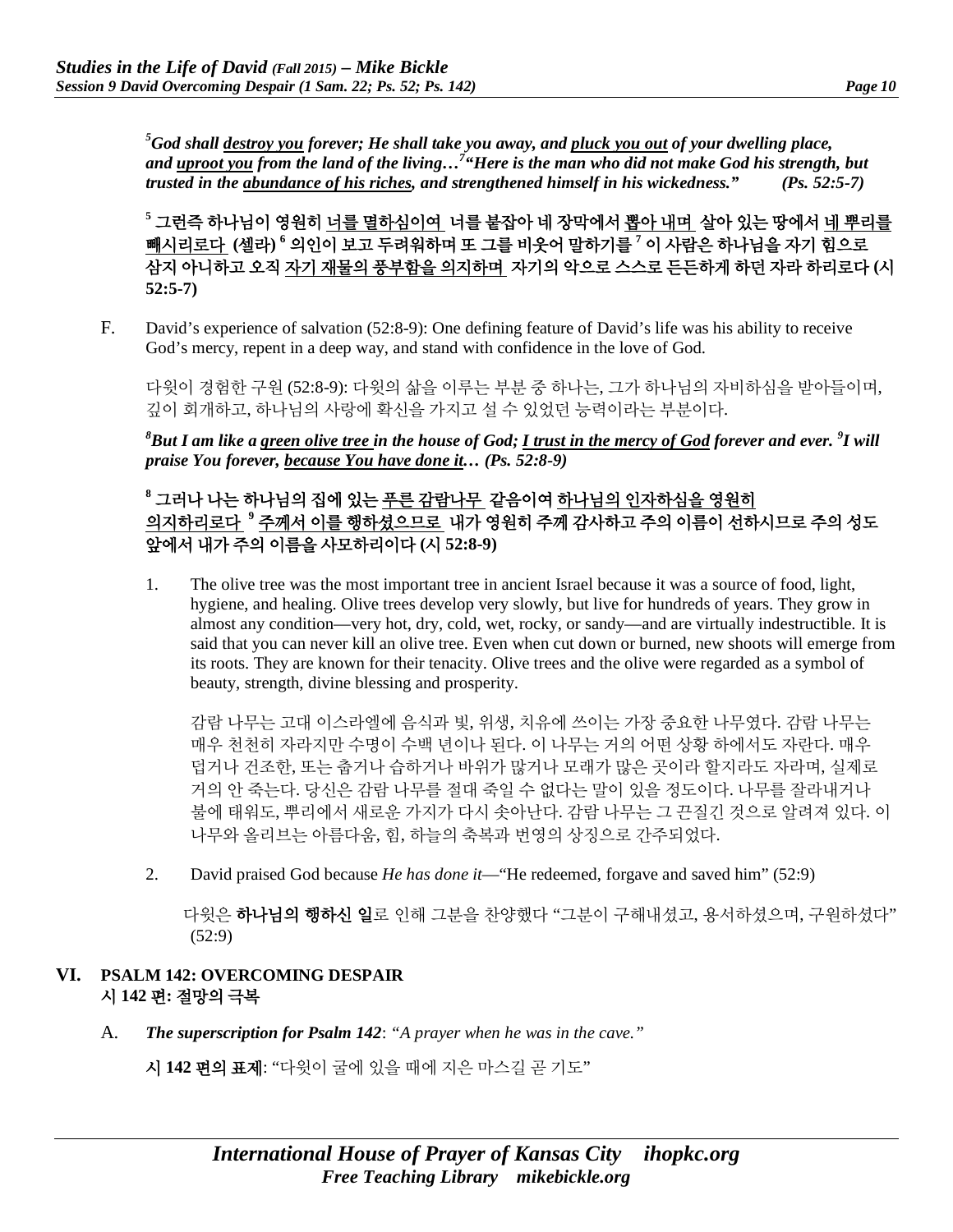B. David expressed his complaint to God (142:1), overwhelmed by all the negative issues mounting up in his life (142:2). It is better to express it to Him and not to others.

다윗은 자신의 삶에 증가하고 있는 모든 부정적인 일들에 대해 (142:2) 하나님께 원통함을 토로했다 (142:1). 이것은 다른 사람들에게 말하기보다, 하나님께 표현하는 것이 훨씬 좋다.

*1 I cry out to the LORD with my voice…2 I pour out my complaint before Him; I declare before Him my trouble. 3 When my spirit was overwhelmed within me… (Ps. 142:1–3)*

# **<sup>1</sup>** 내가 소리 내어 여호와께 부르짖으며 **… <sup>2</sup>** 내가 내 원통함 을 그의 앞에 토로하며 내 우환을 그의 앞에 진술하는도다 **<sup>3</sup>** 내 영이 내 속에서 상할 때에도 **… (**시 **142:1-3)**

C. David had so many great promises, but they continued to be delayed. We see the end of David's story, but not our own. When we see the whole story, it makes sense. But when we are only halfway through our own story, it may seem like all is lost.

다윗에게는 너무도 많은 위대한 약속들이 있었지만, 이 약속들은 계속해서 지연되었다. 우리는 다윗의 삶의 스토리의 끝을 알고 있지만, 우리 삶의 스토리의 끝은 알고 있지 못한다. 우리가 스토리 전체를 보게 되면, 그제서야 수긍이 가게 된다. 그러나 우리가 삶의 중간 정도 밖에 오지 못했다면, 모든 것을 잃은 것처럼 보일 수도 있다.

D. David felt lonely and cried out that no one acknowledged or understood him (142:4). Even with 400 men at his side, he knew that they did not really understand or care for him. David felt that his refuge failed (142:5), that his plans to get free from his enemies were not working.

다윗은 외로움을 느꼈고, 아무도 그를 아는 이가 없고 이해해주지 않는다고 부르짖었다 (142:4). 그의 옆에 400 명이 있었음에도, 그는 그들이 진정으로 그를 이해하거나 돌아봐주지 않는다는 것을 알고 있었다. 다윗은 그가 적으로부터 자유롭고자 하는 자신의 계획이 실행되지 않고 있다며, 자신에게 피난처가 없다고 느꼈다 (142:5).

*4 …for there is no one who acknowledges me; refuge has failed me; no one cares for my soul. 5 I cried out to You, O LORD: I said, "You are my refuge, my portion in the land of the living. 6 Attend to my cry, <u>for I am brought very low</u>; deliver me from my persecutors, for they are stronger than I. <sup>7</sup> <u>Bring my</u> soul out of prison, that I may praise Your name; the righteous shall surround me, for You shall deal bountifully with me." (Ps. 142:4-7)*

**<sup>4</sup>** 오른쪽을 살펴 보소서 나를 아는 이도 없고 나의 피난처도 없고 내 영혼을 돌보는 이도 없나이다 **<sup>5</sup>** 여호와여 내가 주께 부르짖어 말하기를 <u>주는 나의 피난처시요</u> 살아 있는 사람들의 땅에서 나의 분깃이시라 하였나이다 **<sup>6</sup>** 나의 부르짖음을 들으소서 나는 심히 비천하니이다 나를 핍박하는 자들에게서 나를 건지소서 그들은 나보다 강하니이다 **<sup>7</sup>** 내 영혼을 옥에서 이끌어 내사 주의 이름을 감사하게 하소서 주께서 나에게 갚아 주시리니 의인들이 나를 두르리이다 **(**시 **142:4-7)**

E. David felt abandoned. The Lord was his only way out of his troubles. We say, "O Lord, You are my portion. You are all I want." David realigned his heart so that the Lord was the goal of his life. What did David do? He had only one option, v. 5: to cry out to God.